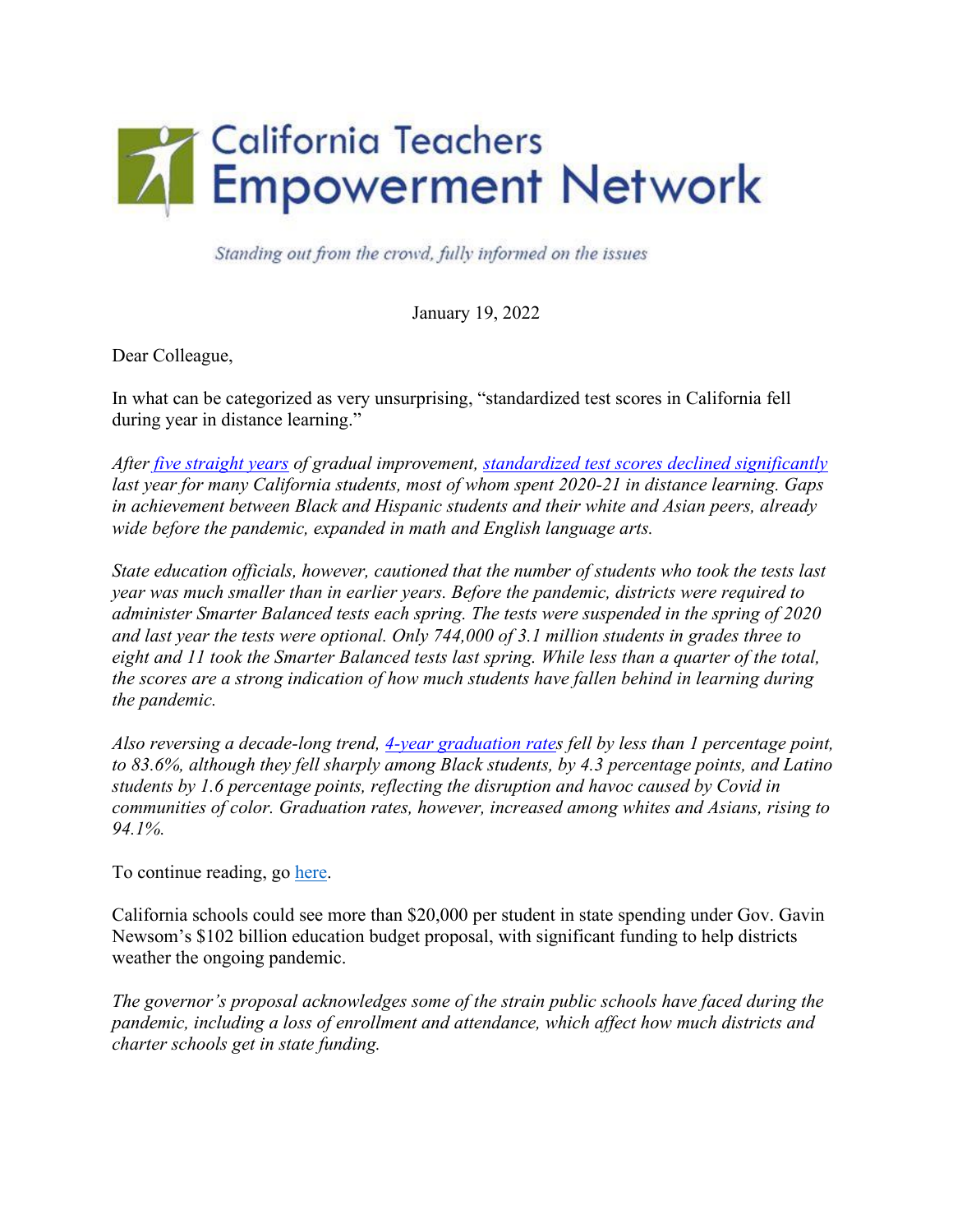*"The last two years have created unprecedented challenges for schools, teachers, families and children," according to the governor's budget document. "The COVID-19 pandemic has stretched the capacity of public schools like never before."*

*This year, the state did not withhold money for declining enrollment related to in-state migration, birth rate declines and parents opting for alternatives to their local public schools.* 

*Many districts would face a precipitous drop in revenue if the state reverts to funding based on how many students are enrolled next fall.* 

*The governor proposed softening that blow by funding districts based on whichever is greatest: enrollment from the current year, the prior year or the average of the three prior years. The plan would cost the state an estimated \$1.2 billion.* 

*Newsom's budget also focuses on the state's youngest, with \$1.02 billion to expand transitional kindergarten to all students turning 5 between Sept. 2 and Feb. 2, and to add an additional teacher to all TK classrooms to keep class sizes at state preschool levels.* 

*Before- and after-school programs would also get a huge infusion of cash under the proposal, with an additional \$3.4 billion on top of existing funding for these expanded learning opportunities. Many [after-school programs, including in San Francisco,](https://www.sfchronicle.com/sf/bayarea/heatherknight/article/Freaking-out-S-F-aftercare-crisis-has-16353676.php) struggled to hire this year, forcing them to take fewer students and further stressing families in need of care.* 

*…The Legislature would still need to approve the budget by mid-June.* 

To learn more, go [here.](https://www.sfchronicle.com/bayarea/article/California-schools-would-see-21-000-per-student-16764411.php)

"More COVID-19 School Closures Spell End of Teachers Unions Empire" reads the headline in a *Daily Signal* piece written last week.

*According to a school tracker maintained by Burbio, as of early December, just 336 schools were closed. That figure now stands at over 3,200.* 

*The Centers for Disease Control and Prevention found all the way back in 2020 that in-person learning was rarely a source of outbreak. More recent findings published in Nature Medicine on school closures in Japan found that closures did not reduce the spread of COVID-19. And a meta-analysis of 90 studies published in the Journal of Global Health found that children and adolescents had a lower chance of catching COVID-19 in schools than they did in the community, demonstrating once again that school closures are not an effective mitigation strategy.* 

*But it's not just that these closures are counterproductive when it comes to reducing the spread of COVID-19; the damage done to children will not be easily fixed. As some have quipped, "two weeks to slow the spread" has turned into "two years to flatten a generation."*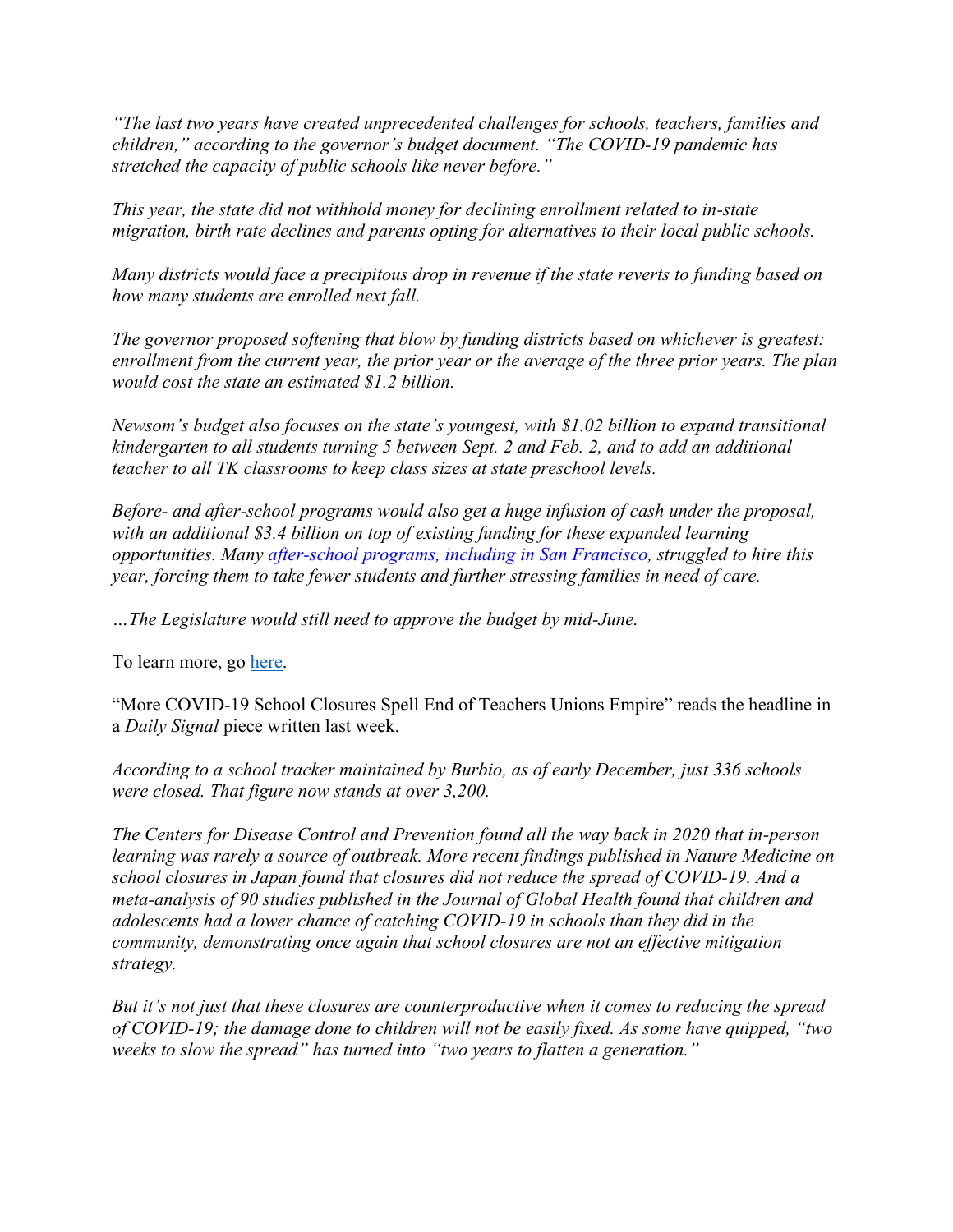*The academic, social, and emotional costs to young children—to those whose families are beholden to a monopolistic government-run school system—will appear soon, and in shocking fashion in the data. And let's not forget the older students who have missed numerous proms, homecomings, and sporting events in recent years. Remember how much those meant to you at that age.* 

*The only way out of this mess is to free families from the clutches of the teachers unions. Funding students directly would empower families to access educational alternatives. The good news is that the unions' political games could further the movement to fund students instead of systems, which already enjoyed significant growth in 2021.* 

To continue reading, go [here.](https://www.dailysignal.com/2022/01/10/more-covid-19-school-closures-spell-the-end-of-teachers-unions-empire/)

Also, on the school choice front, an interesting op-ed in the *Wall Street Journal* posits that "Covid Should Revive School Vouchers as a Liberal Cause."

*For millions of American parents, including big-city liberals, the Covid-19 pandemic was a faith-shattering experience in public education. But there's a forgotten liberal solution: vouchers.* 

*Our colleague Stephen Sugarman, who died Dec. 26, was a committed liberal. In a 1970 book, "Private Wealth and Public Education," he, John Coons and William Clune introduced a vision for educational vouchers that would extend the Supreme Court's guarantee of an abstract right to attend a K-12 school of one's choosing, public or private, into the concrete capacity to do so.* 

*The book proposed decoupling school funding from the arbitrariness of community or family wealth. For school districts, that meant the same tax rates should yield the same dollars per student independent of property values. For families it meant vouchers in proportion to the percentage of income they were willing to contribute toward tuition. As Sugarman explained in a [2016 interview](https://digitalassets.lib.berkeley.edu/roho/ucb/text/sugarman_stephen_2016.pdf) about the equalizing power of vouchers for families he and Mr. Coons had long advocated, "Rich or poor, make the same effort, you would get the same ability to spend."*

To read on, go [here.](https://www.wsj.com/articles/covid-should-revive-school-vouchers-as-a-liberal-cause-education-equal-access-11641242963)

"Restorative justice" continues to be a contentious matter in schools. An Indiana father of two has written a forceful piece about his experiences with it.

*My son had been the target of three young boys for a month. The boys would regularly threaten him, call him 'homo,' 'fag,' and 'pussy,' steal his lunch money and chase him out of school. They ultimately beat him up."*

*The idea that my son would sit in a circle with three boys who had tormented him for months made me physically sick. He would have no one there to sit beside him and support him. I had been an educator long enough to know what would happen—I may be cynical, but I'm not stupid."*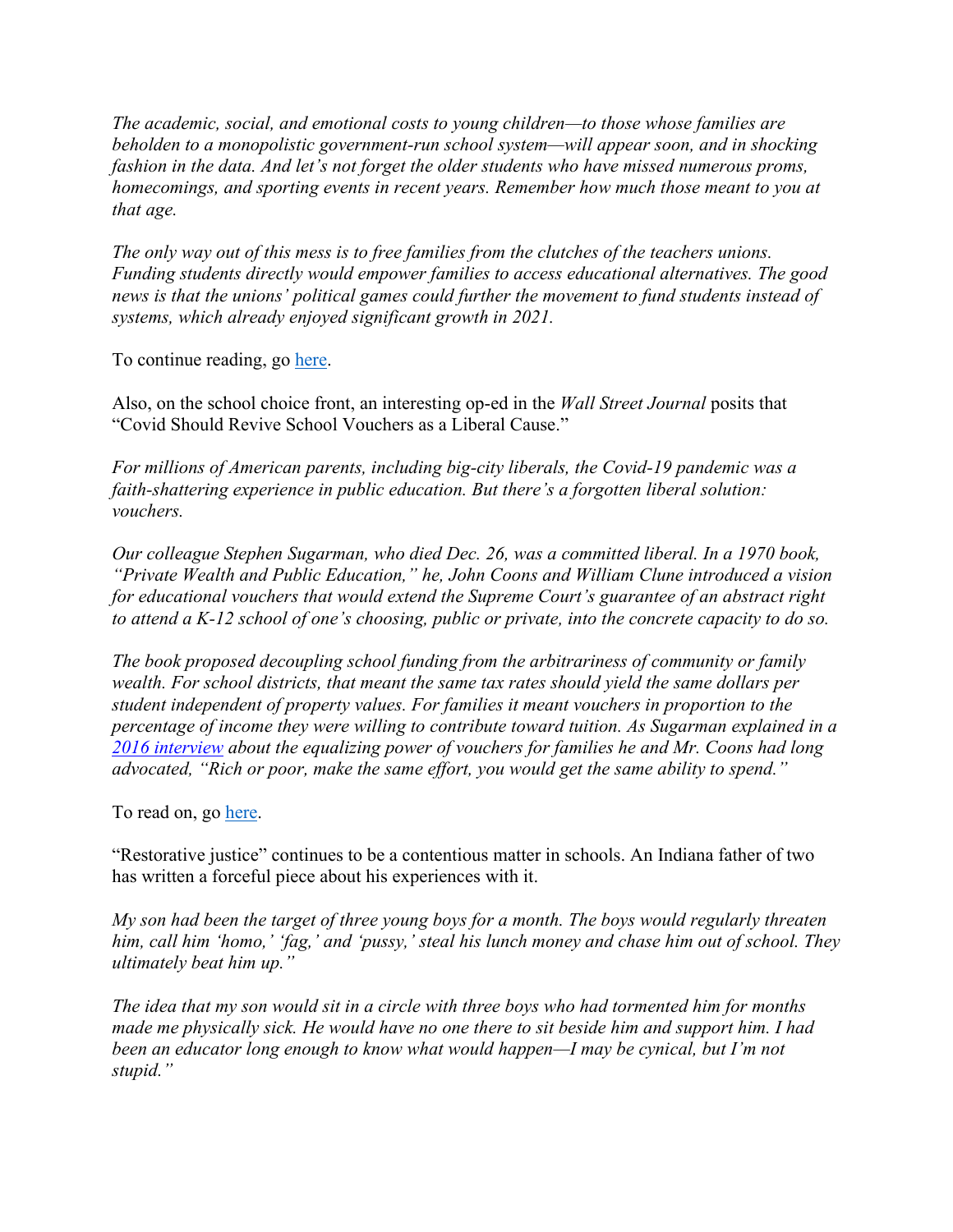*The situation didn't end well, with the three boys again attacking the initial victim, this time pantomiming the "restorative circle" during the attack. The accused went on to allegedly assault another student. One finally faced suspension, while the other two "could not be suspended due to the district policy on excessive suspensions for certain groups of students." The victim has since changed schools.* 

To continue reading, go [here.](https://thechalkboardreview.com/latest/restorative-justice-failures)

On a similar note, the "Defund the Police" movement is not that popular with the folks who may suffer the consequences of such a radical action.

*In a recent Heritage Foundation survey, only [7 percent](https://www.heritage.org/education/report/political-opinions-k-12-teachers-results-nationally-representative-survey) of teachers responded affirmatively to the question, "Do you think defunding school resource officers will make schools more safe?" Additionally, an [EdWeek Research Center poll](https://www.edweek.org/leadership/educators-support-black-lives-matter-but-still-want-police-in-schools-survey-shows/2020/06) from 2020 found that only 20 percent of teachers, principals, and district leaders completely or partly agreed that armed police officers should be eliminated from public schools.* 

*Parents aren't fond of the idea, either. In Los Angeles, a [district-commissioned survey](https://californiaglobe.com/fr/los-angeles-school-board-to-fire-133-police-officers-in-favor-of-climate-coach-program/) found that 72 percent of Asian-American and Pacific Islander parents, 67 percent of Hispanic parents, 54 percent of white parents, and [50 percent of black parents](https://www.latimes.com/california/story/2021-02-16/lausd-diverting-school-police-funds-support-black-students) agreed that a police presence makes schools safer.* 

To learn more, go [here.](https://www.city-journal.org/parents-teachers-call-for-school-cops-to-return)

In our upside-down world, many school districts deny teaching Critical Race Theory even as they proceed to teach it. Most recently, the Los Angeles Unified School District Office of Human Relations, Diversity & Equity "prepared a **presentation** that told students critical race theory isn't being taught in schools while the district made presentations that did precisely that. The district also mandated that teachers take an "antiracism" course taught by a known critical race theorist who told them to challenge whiteness."

*One presentation told students to check their privilege and included a video called "What is Privilege." It shows people engaging in a privilege walk, an activity that [I had to do](https://thefdrlst.wpengine.com/2021/07/22/my-high-school-taught-me-critical-race-theory-six-years-ago-and-tried-to-reeducate-me-when-i-fought-back/) six years ago as a freshman at my California high school. In it, people line up and take steps forward or backward depending on their answer to a series of questions. It is incredibly easy to manipulate the results through selective questioning in order to make people believe CRT's sweeping claims of privilege and oppression based on skin color.* 

*The presentation claims that white people, among others, are uniquely privileged, before telling students how to become an ally of left wing social justice movements. There's also a slideshow about the Black Lives Matter movement that includes a note signed by the LAUSD Human Relations, Diversity and Equity team. The presentation mocks the phrase "all lives matter" in a comic.* 

To continue reading, go [here.](https://thefederalist.com/2021/11/30/los-angeles-public-schools-host-critical-race-theorist-to-challenge-whiteness-while-saying-they-arent-teaching-critical-race-theory/)